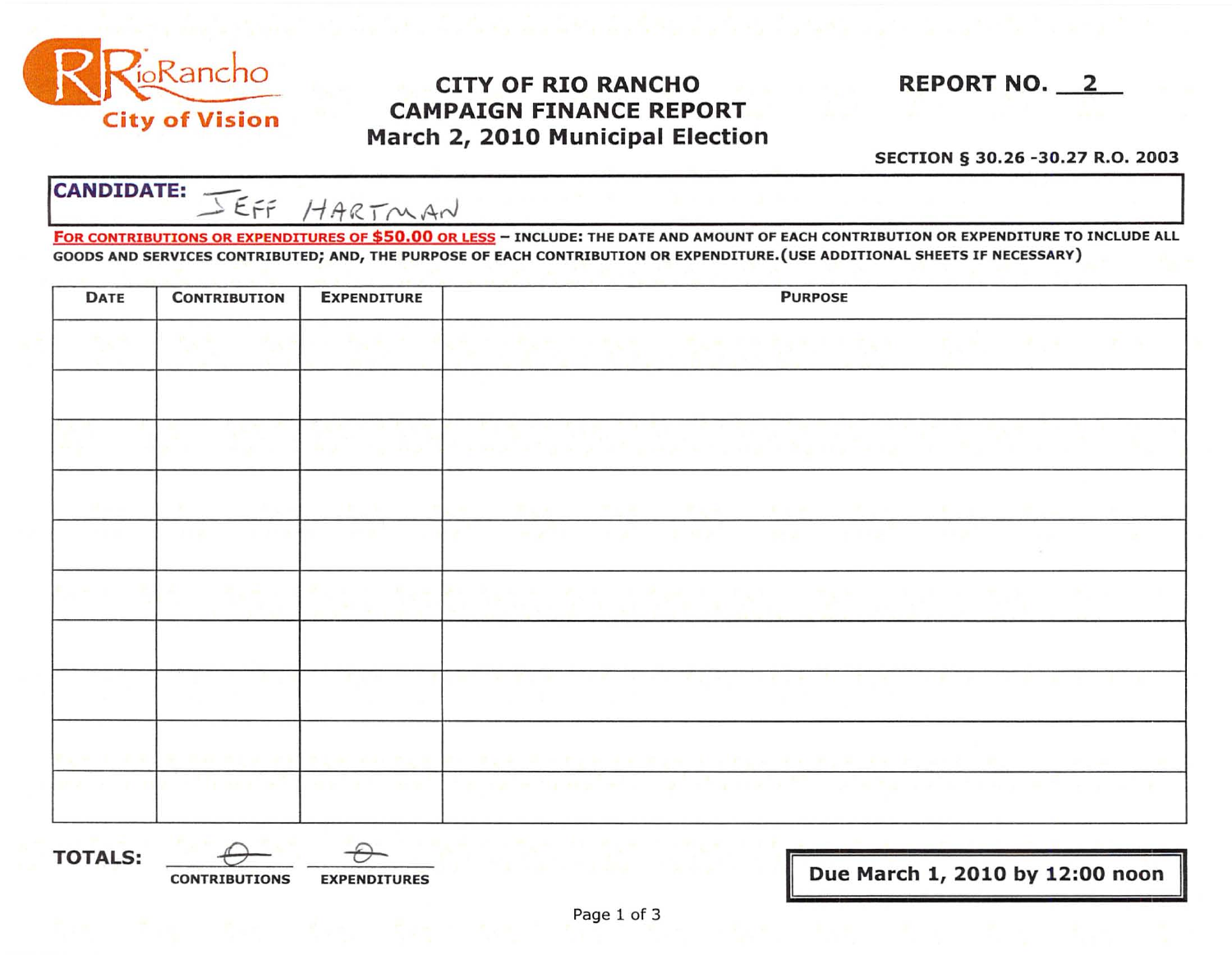

## **CITY OF RIO RANCHO CAMPAIGN REPORT** March 2, 2010 Municipal Election

FOR CONTRIBUTIONS OR EXPENDITURES OF MORE THAN \$50.00 (CUMULATIVE) INCLUDE: THE NAME AND ADDRESS OF THE PERSON OR ENTITY FROM WHOM ANY CUMULATIVE CONTRIBUTION OR EXPENDITURE OF MORE THAN \$50.00 WAS RECEIVED OR MADE; THE DATE AND AMOUNT OF EACH CONTRIBUTION OR EXPENDITURE TO INCLUDE ALL GOODS AND SERVICES CONTRIBUTED; AND, THE PURPOSE OF EACH CONTRIBUTION OR EXPENDITURE. (USE ADDITIONAL SHEETS IF **NECESSARY**)

| <b>DATE</b> | <b>CONTRIBUTION</b> | <b>EXPENDITURE</b> | <b>NAME/ADDRESS</b>                                                             | <b>PURPOSE</b>                                                |
|-------------|---------------------|--------------------|---------------------------------------------------------------------------------|---------------------------------------------------------------|
| 2/5/10      |                     | 1000               | ALBUQUERQUE PUBLISHING COMPANY<br>7777 JEFFERSON NE ALBO NM 37107               | ADVISTEMEWI                                                   |
| 21510       | $253^{16}$          |                    | JEFF HARTMAN<br>2400 COOIERD RIORANCHO NIC 37124                                |                                                               |
| 2510        |                     | $353^{16}$         | ALBUQUER QUE PUBLISHING COMPANY<br>7777 JEFFERION NE ALBO NIL 37107 ADVESTEMENT |                                                               |
|             |                     |                    |                                                                                 |                                                               |
|             |                     |                    |                                                                                 |                                                               |
|             |                     |                    |                                                                                 |                                                               |
|             | <b>EL 20</b>        | <b>CONTRACTOR</b>  |                                                                                 |                                                               |
|             |                     |                    |                                                                                 | the first of the control of the first state of the control of |
|             |                     |                    |                                                                                 |                                                               |
|             |                     |                    |                                                                                 |                                                               |

**TOTAL** 

 $3534$ 

**CONTRIBUTION** 

**EXPENDITURES** 

 $\frac{1}{6}$ 

Due March 1, 2010 by 12:00 noon

**REPORT NO. 2**